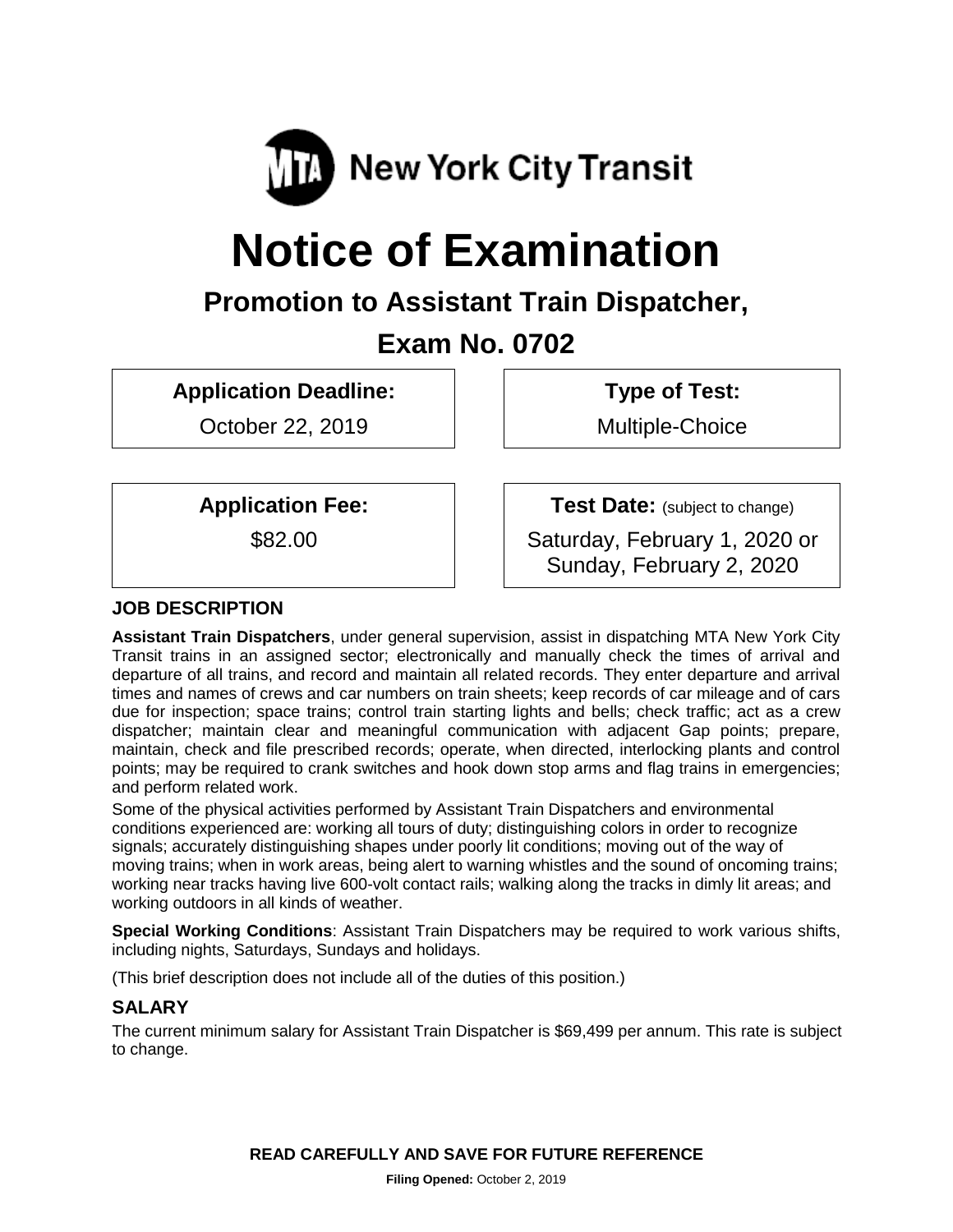# **ELIGIBILITY TO TAKE EXAMINATION**

This examination is open to each employee of MTA New York City Transit who **on the date of the multiple-choice test:** 

1. Is permanently (not provisionally) employed in or appears on a Preferred List (see note, below) for the title of Conductor, Station Agent, or Collecting Agent; and

- 2. Has served as a permanent employee in such title for a period of not less than one year; and
- 3. Is not otherwise ineligible.

(Note: A "Preferred List" is a civil service list which is only for certain former permanent incumbents of the eligible title who have rehiring rights.)

This examination is also open to employees who were appointed to an eligible title pursuant to New York State Civil Service Law, section 55-a, and who meet all other eligibility requirements.

You are responsible for determining whether you meet the eligibility requirements for this examination prior to submitting the *Application*. If you do not know if you are eligible, check with **your department's Human Resources representative**. You may be given the test before we verify your eligibility. If you are marked "Not Eligible," your application fee will **not** be refunded and you will **not** receive a score.

This examination is **not** open to employees of MaBSTOA or MTA Bus Company, or to employees of MTA agencies other than MTA New York City Transit.

# **REQUIREMENTS TO BE PROMOTED**

**Probationary Period:** At the time of promotion, you must have completed your probationary period in one of the eligible titles indicated in the above "Eligibility to Take Examination" section, and you must be permanently employed in one of those titles or your name must appear on a Preferred List for one of those titles. Additionally, you must have served permanently in an eligible title for at least one year. Time served prior to a break in service of more than one year will not be credited.

**Drug Screening Requirement:** You must pass a drug screening in order to be promoted, and if promoted, you will be subject to random drug and alcohol tests for the duration of your employment. Additionally, if you have tested positive on a drug or alcohol test or had a refusal to test during preemployment or while employed by a Federal DOT-regulated employer during the applicable period, you must have completed the Substance Abuse Professional (SAP) evaluation, referral and education/treatment process required by federal law in order to be promoted to this safety-sensitive position.

## **HOW TO SUBMIT AN APPLICATION AND PAY THE APPLICATION FEE**

If you believe you meet the requirements in the "Eligibility to Take Examination" section, submit an *Application* online by the last day of the application period unless you are requesting a fee waiver. Applicants who wish to request a fee waiver should refer to the "How to Submit an Application When Requesting a Fee Waiver" section below. MTA New York City Transit will **not** accept *Applications* in person.

#### **Online Applications:**

- 1. Apply using the "BSC" employee portal at [www.mymta.info](http://www.mymta.info/) by the last day of the application period. Note: The application system may not function properly with mobile devices or tablets. For best results when applying, please use Internet Explorer, open a new window, and avoid having multiple tabs open in the same window.
- 2. Once you have logged in, click on the My Job Search ribbon and then click on Exams (non-Railroad).
- 3. Follow the steps to submit an application.
- 4. You must pay the application fee via payroll deduction.
- 5. A confirmation number will appear on the same page after submitting your application and authorizing a payroll deduction (Save this number for future reference).

(Continued)

#### **READ CAREFULLY AND SAVE FOR FUTURE REFERENCE**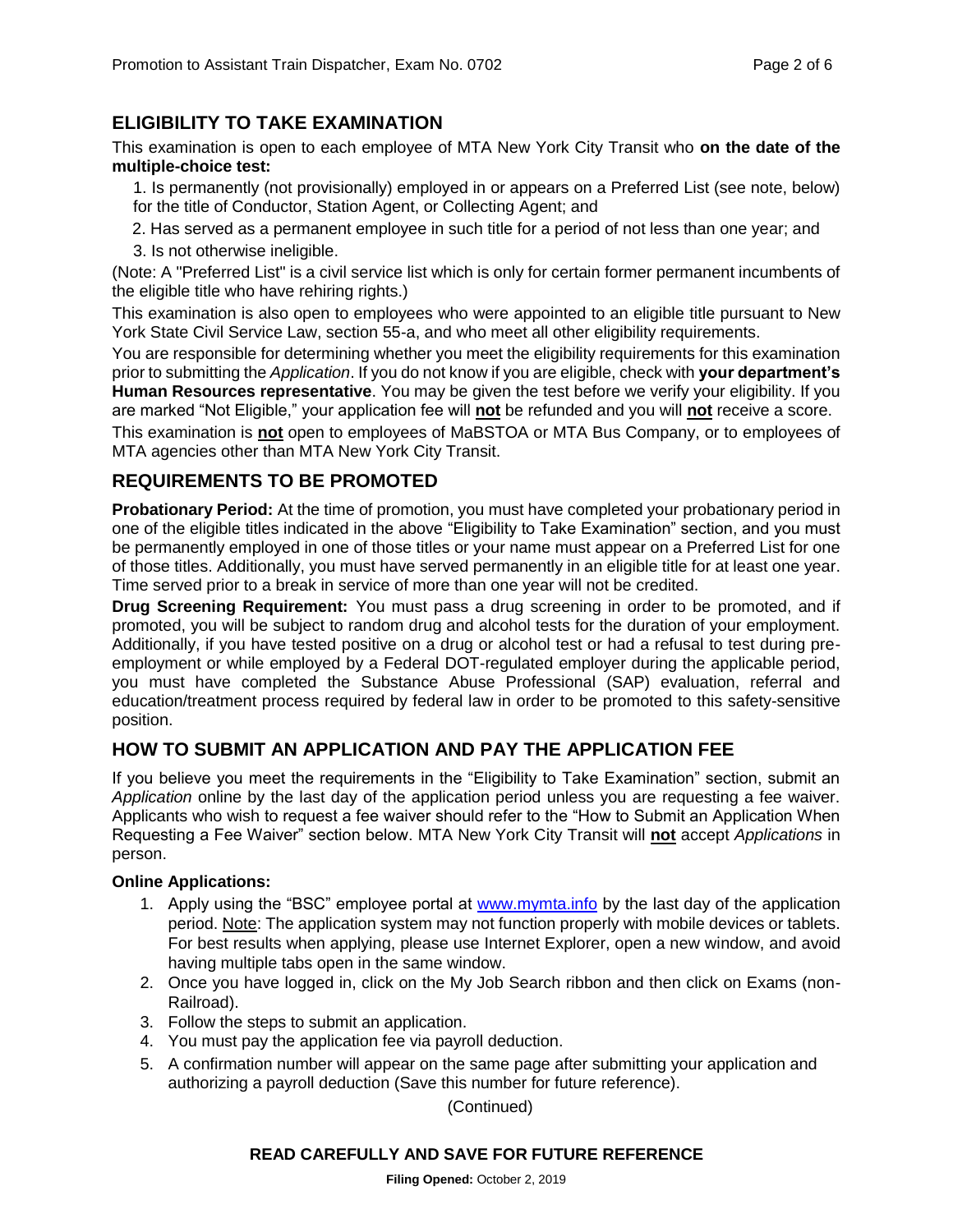#### **HOW TO SUBMIT AN APPLICATION AND PAY THE APPLICATION FEE (Continued)**

IMPORTANT: Your application submission confirms that you have read this Notice of Examination, including any dates and the requirements. Computers with internet access are available on a limited basis at branches of the New York Public Library, the Brooklyn Public Library and the Queens Library to patrons with a valid library card.

**Application Fee:** This fee is generally not refundable. Under special circumstances, you may be entitled to a refund. You should refer to the Department of Citywide Administrative Services ("DCAS") General Exam Regulations to determine if you are entitled to a refund prior to requesting a refund. You can refer to the bottom of the last page of the Notice of Examination for instructions on how to obtain a copy of the DCAS General Exam Regulations.

#### **HOW TO SUBMIT AN APPLICATION WHEN REQUESTING A FEE WAIVER**

Applicants who wish to request a fee waiver must obtain an *Application* in person at the MTA Exam Information Center as indicated below and must submit the *Application* by mail to the address in the "Correspondence" section below **by the last day of the application period**.

MTA New York City Transit will not accept *Applications* in person. Additional information on requesting an application fee waiver is available with the *Application*.

**MTA Exam Information Center**: Open Monday through Friday, from 9 AM to 3 PM, in the lobby at 180 Livingston Street, Brooklyn, New York. Directions: take the A, C, F, or R trains to the Jay Street-Metro Tech Station, or the 2, 3, or G train to the Hoyt Street Station.

#### **ADMISSION LETTER**

An *Admission Letter* will be mailed to you about 10 days before the first date of the multiple-choice test. If you do not receive an *Admission Letter* at least 4 days before this date, you may obtain a duplicate letter at the MTA Exam Information Center (as indicated above). A paper copy of the *Admission Letter* is your ticket for admission to the test.

Applicants **must** keep their mailing address **up to date**. Please refer to the Correspondence section below for instructions on how to update your address and other contact information.

#### **THE TEST**

You will be given a competitive multiple-choice test. A score of at least 70% is required to pass the competitive multiple-choice test. You may be given the test before we check your eligibility. You will be scheduled to take the test on one of the dates listed in the above "Test Date" box. You will be randomly assigned to a test date and location, and you cannot request that your scheduled test date or location be changed, unless you meet the conditions in the "Special Arrangements" section below.

Your score on the competitive multiple-choice test will determine 85% of your final score. Your seniority will determine the remaining 15%. You must pass the competitive multiple-choice test to have your seniority credited. Your seniority score will be 70 plus  $\frac{1}{2}$  point for each three months of completed, permanent continuous service with an agency under the jurisdiction of the Commissioner, Department of Citywide Administrative Services, in competitive class titles. Your service will be credited through the first date of the competitive multiple-choice test, up to a maximum of 15 years. Time served prior to a break in service of more than one year will not be credited.

(Continued)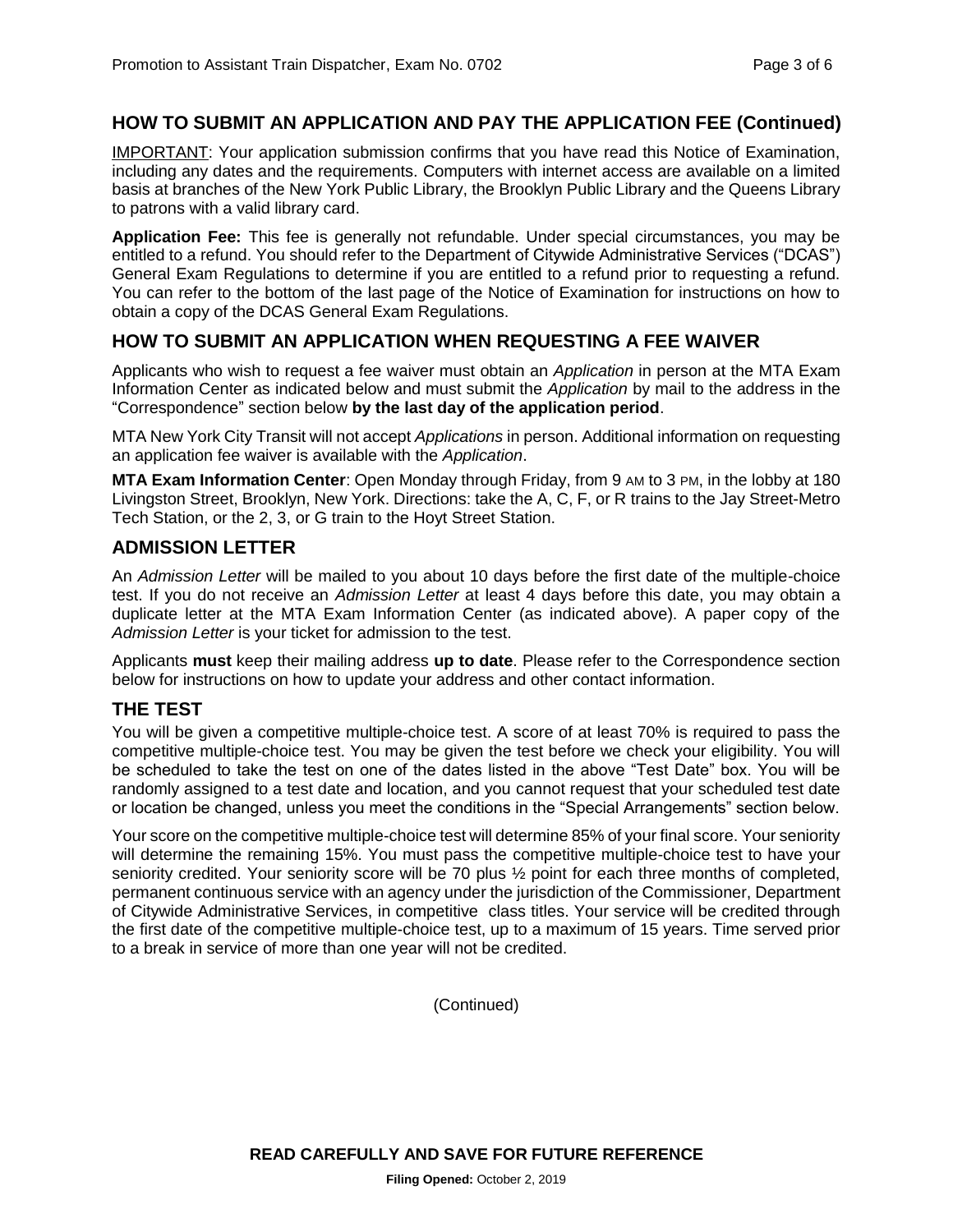#### **THE TEST (Continued)**

Veterans' or Disabled Veterans' Credit will be granted only to eligible passing candidates who request that they be applied. Veterans' or Disabled Veterans' Credit should be requested at the time of application, but **must** be requested before the date the eligible list is established. Claims for Veterans' or Disabled Veterans' Credit cannot be made once the eligible list is established.

The multiple-choice test may include questions on: the various types of records pertinent to the duties of an Assistant Train Dispatcher; railroad technology and equipment; MTA New York City Transit rules and regulations; safety procedures; job related arithmetic; the principles of supervision; and other related areas.

#### **TEST ADMINISTRATION GUIDELINES**

**Warning:** You are not permitted to enter the test site with cellular phones, smart watches, beepers, pagers, cameras, portable media players, or other electronic devices. Calculators are permitted; however, they must be hand-held, battery or solar-powered, numeric only. Calculators with functions **other than** addition, subtraction, multiplication and division **are prohibited.** Electronic devices with an alphabetic keyboard, word processing, or data recording capabilities, such as planners, organizers, etc., are prohibited. If you use any of these devices in the building at any time before, during, or after the test, you may **not** receive your test results, your test score may be nullified, and your application fee will **not** be refunded.

You may not have any other person, including children, present with you while you are being processed for or taking the test, and no one may wait for you inside of the test site while you are taking the test.

**Leaving:** You must leave the test site once you finish the test. If you leave the test site after being fingerprinted but before finishing the test, you will not be permitted to re-enter. If you disregard this instruction and re-enter the test site, you may not receive your test results, your test score may be nullified, and your application fee will not be refunded.

**Proof of Identity**: You must present your MTA New York City Transit employee ID when you arrive to take the test.

#### **THE TEST RESULTS**

If you pass the competitive multiple-choice test and are marked eligible, your name will be placed in final score order on an eligible list and you will be given a list number. You will be notified by mail of your test results. If you meet all requirements and conditions, you will be considered for promotion when your name is reached on the eligible list.

#### **ADDITIONAL INFORMATION**

**Probationary Period:** You will be required to complete a one-year probationary period. Those who do not successfully complete the probationary period may be terminated or returned to their previously held permanent title at the discretion of MTA New York City Transit .

**Training:** All promotees must satisfactorily complete a training program in accordance with MTA New York City Transit standards by the end of the probationary period. Those probationary employees who do not complete this training course will be terminated or returned to their previously held permanent title.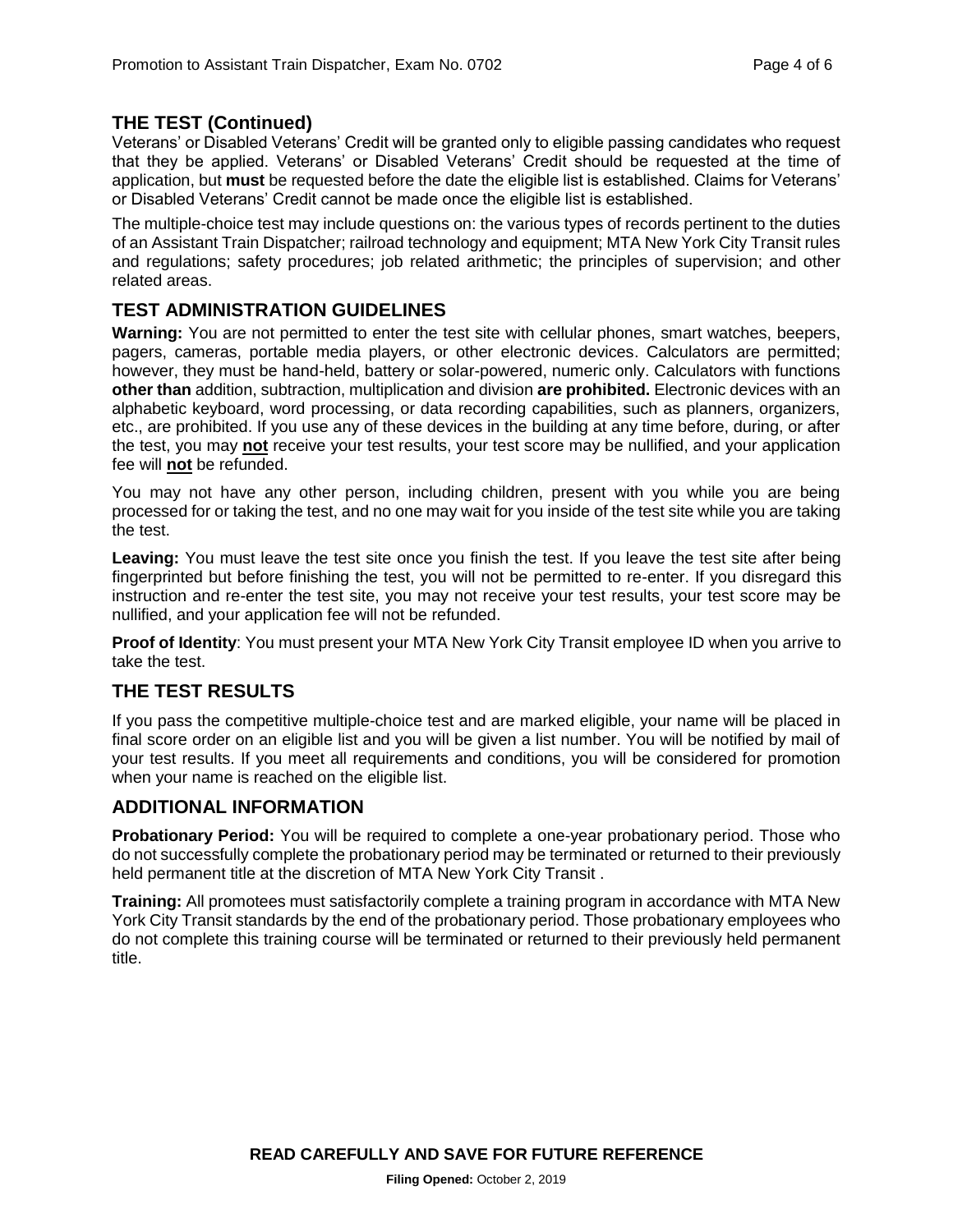#### **SPECIAL ARRANGEMENTS**

**Late Filing:** Consult with **your department's Human Resources representative** to determine the procedure for filing a late *Application* if you meet one of the following conditions:

- 1. You are absent from work for at least one-half of the application period and are unable to apply for reasons such as vacation, sick leave or military duty; or
- 2. You become eligible after the above application period, but on or before the first date of the multiple-choice test.

**Make-Up Test:** You may apply for a make-up test if you cannot take the test on the scheduled test date for any of the following reasons:

- 1. Compulsory attendance before a public body;
- 2. On-the-job injury or illness caused by municipal employment where you are an officer or employee of the City;
- 3. Absence from the test within one week after the death of a spouse, domestic partner, parent, sibling, child or child of a domestic partner where you are an officer or employee of the City;
- 4. Absence due to ordered military duty;
- 5. A clear error for which MTA New York City Transit is responsible; or
- 6. A temporary disability, pregnancy-related, or child-birth-related condition preventing you from taking the test.

To request a make-up test, mail your request with your documentation of special circumstances to the address found in the "Correspondence" section below within 60 days of your scheduled test date or make the request within 60 days of restoration to your position after performing ordered military duty.

**Special Test Accommodations:** If you plan to request special testing accommodations due to disability or an alternate test date due to your religious belief, follow the instructions included with your *Application* and mail your request to the address found in the "Correspondence" section below no later than 30 days prior to the scheduled test date

#### **CORRESPONDENCE**

**Change of Contact Information:** You must keep your employee contact information (telephone number, mailing address and email address) current with **both MTA New York City Transit and the MTA Business Service Center (BSC).**

#### **To update your contact information with the MTA New York City Transit, you must do one of the following:**

- 1. Visit us at the MTA Exam Information Center;
- 2. Send an e-mail to [examsunit@nyct.com,](mailto:examsunit@nyct.com) with the subject named 'Contact Info Update'; or
- 3. Mail us at the address below, with the words 'Contact Info Update' next to the exam title.

**To update your contact information with the MTA Business Service Center (BSC),** you must visit [www.mymta.info](http://www.mymta.info/) and select the "My Personal Information" tab.

Failure to keep your employee contact information current with **both MTA New York City Transit and the MTA Business Service Center (BSC),** will prevent you from receiving important information about your exam(s) or consideration for promotion, including important information that may require a response by a specified deadline.

(Continued)